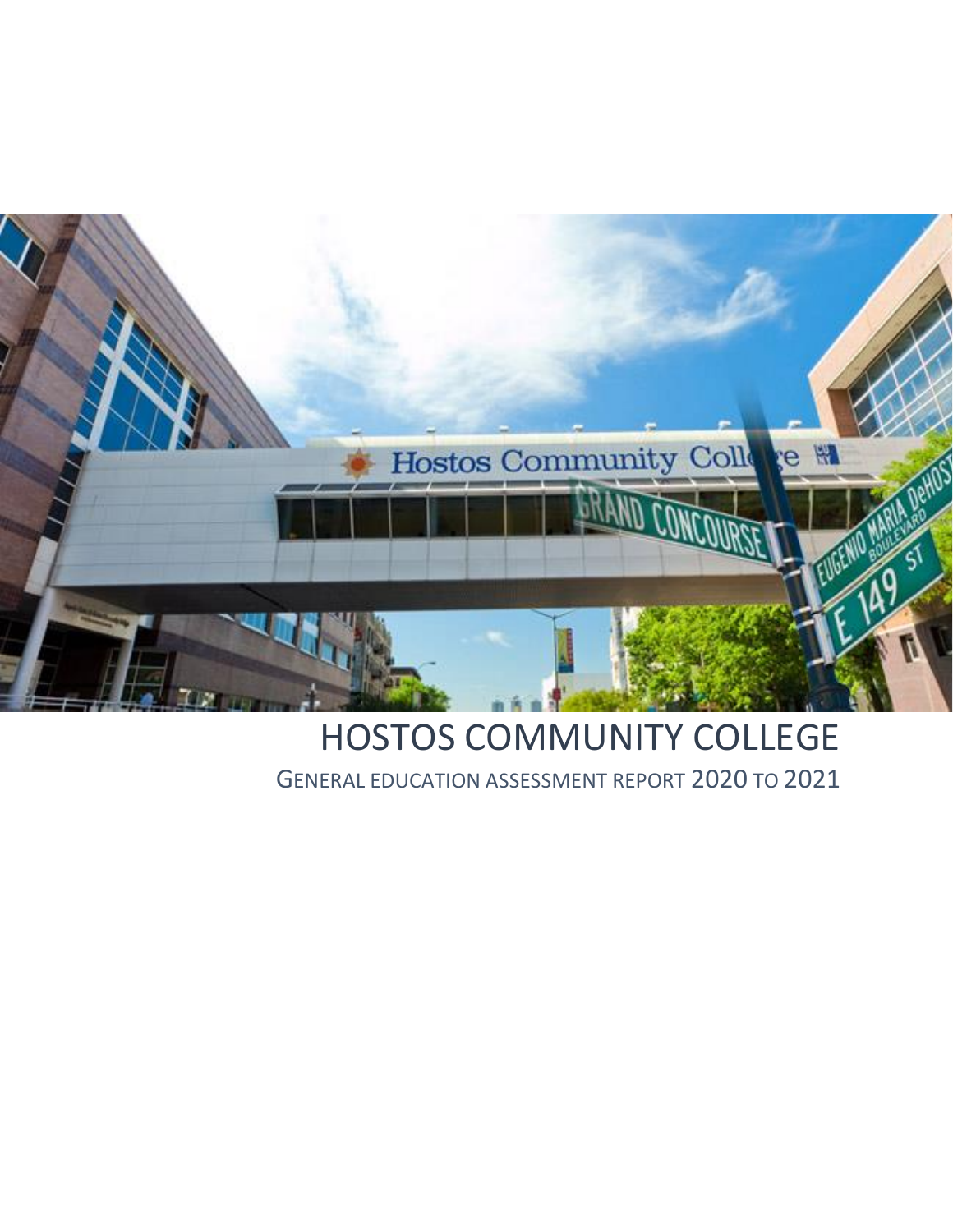# **Goal 1: Faculty will be engaged in building and sustaining a strong culture of general educational assessment.**

#### **Assessment Focus:**

The General Education Pathways Assessment Committee (GEPAC) provided faculty liaisons to departments involved in general education outcomes assessment, holding a total of four meetings to help guide and support the assessment process. To improve the assessment process, a cohort structure that will include representative faculty from each discipline represented in the Pathways Common Core (for example, United States Experience in Its Diversity) will be convened to support future general education assessment.

#### **Communication Focus:**

GEPAC informed faculty about general education assessment through the *El Semanario* newsletter and various meetings (leadership, departmental, and one-on-one). These means of communication will continue to be used to provide faculty with continued communication on general education assessment and in the future, possible integration into the New Faculty Orientation (NFO) modules will be considered to connect early on with newly hired faculty.

#### **Professional Development Focus:**

GEPAC encouraged faculty to complete the CUNY-wide assessment course on Blackboard, Assessment 101; however, GEPAC was unable to track Hostos faculty completion of this course because of the enrollment of faculty across CUNY. The Director of Assessment is working to find a way to obtain the names of Hostos faculty completing this course. Furthermore, the Director is in the process of building a Hostos specific version of this assessment course as a resource for faculty and staff, as well as a platform in which they can interact around the topic of assessment.

# **Goal 2: General Education Pathways Assessment Committee will be organized and systematic in supporting general education outcome assessment.**

#### **Assessment Focus:**

GEPAC adheres to the processes outlined in the Hostos General Education Promise Plan to conduct general education assessment. This process includes a review of CUNY Pathways forms and syllabi for all courses based on the defined assessment schedule. Furthermore, GEPAC utilized eLumen to help organize and analyze the assessment data for courses across different departments but are included in the scheduled Pathways Common Core. The Hostos General Education Promise Plan will serve as the guiding document for general education assessment and will continue to be revised to align with the processes, as they are improved. ELumen will continue to be used for all future general education assessment to organize cross-departmental collection of data and subsequent analysis. Lastly, CUNY Pathways forms will continually be reviewed and archived as part of stage one of the assessment schedule for each Pathways Common Core.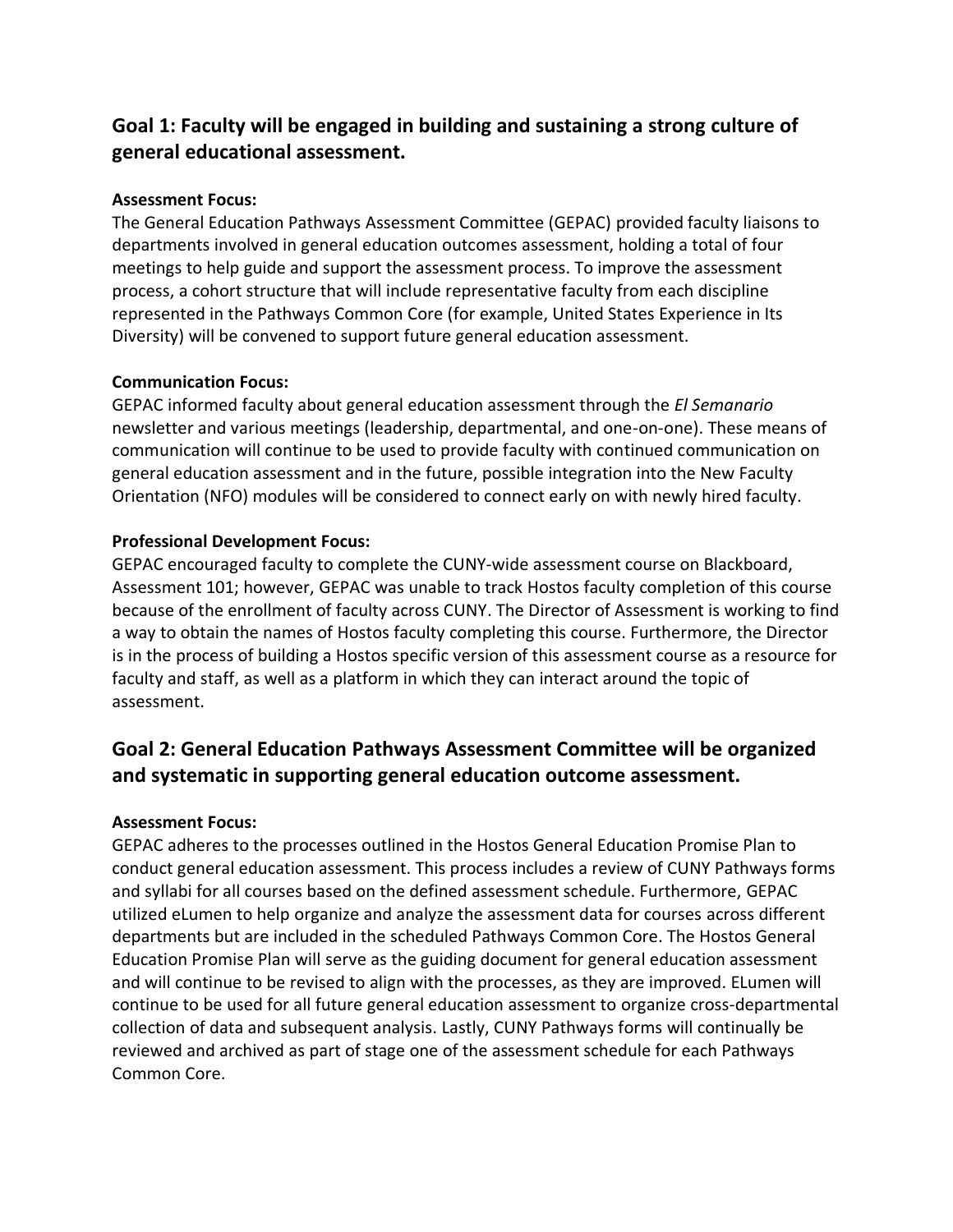#### **Communication Focus:**

GEPAC utilized faculty liaisons to organize support of all departments involved in the general education assessment process, and to systematize the reporting process of general education assessment results. In the future, GEPAC will shift to a cohort model of faculty to organize and support the general education assessment process, with regular meetings throughout the stage one semester. GEPAC also redesigned the architecture and content on the Office of Institutional Effectiveness, Research, and Assessment (OIERA) website to better communicate the current general education assessment processes and support systems in place at Hostos. On this new website, GEPAC will continually announce the Pathways Common Core assessment schedule, as well as upload finalized general education assessment reports on the website for broader dissemination to the Hostos community.

#### **Systems Alignment Focus:**

GEPAC aligned all Pathways general education learning outcomes with the Institutional Learning Outcomes (ILOs) to coordinate general education assessment with other assessment across the institution. GEPAC will continue to align the general education assessment schedule with the ILO schedule.

# **General Education (Pathways) Assessment Results:**

### **English Composition Required Common Core**

#### **Pathways Learning Outcomes Assessed:**

- English Composition 1: Read and listen critically and analytically, including identifying an argument's major assumptions and assertions and evaluating its supporting evidence.
- English Composition 2: Write clearly and coherently in varied academic formats (such as formal essays, research papers, and reports) using standard English and appropriate technology to critique and improve one's own and others' texts.
- English Composition 4: Support a thesis with well-reasoned arguments, and communicate persuasively across a variety of contexts, purposes, audiences, and media.
- English Composition 5: Formulate original ideas and relate them to the ideas of others by employing the conventions of ethical attribution and citation.

#### **Courses Assessed:**

- ENG 110: Expository Writing (~300 students assessed)
- ENG 111: Literature and Composition (~600 students assessed)

#### **Assignments and Rubrics:**

• Departmental final exams consisting of reading prompts with open responses scored via normed rubrics for the above learning outcomes in the courses listed.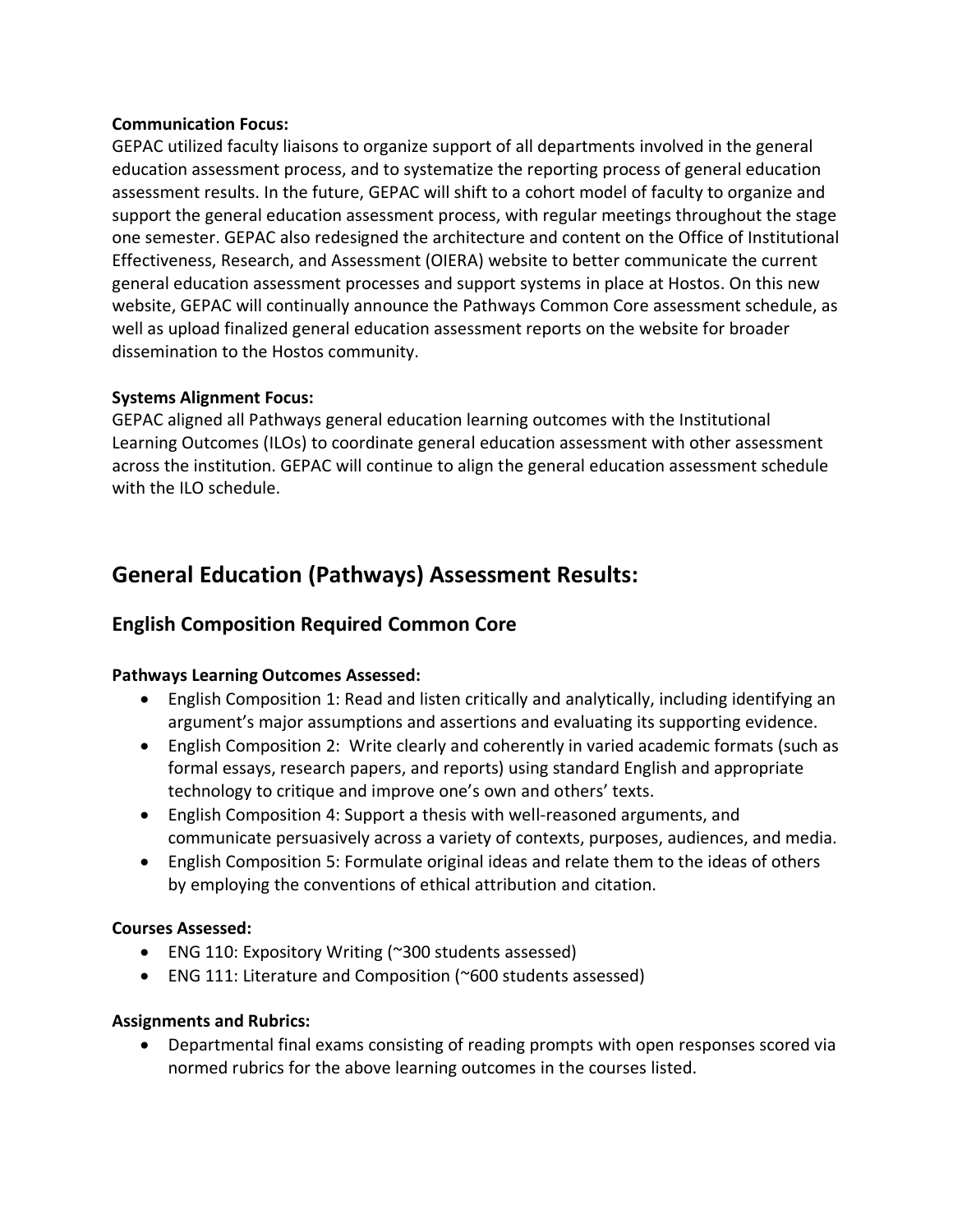

#### **Assessment Results:**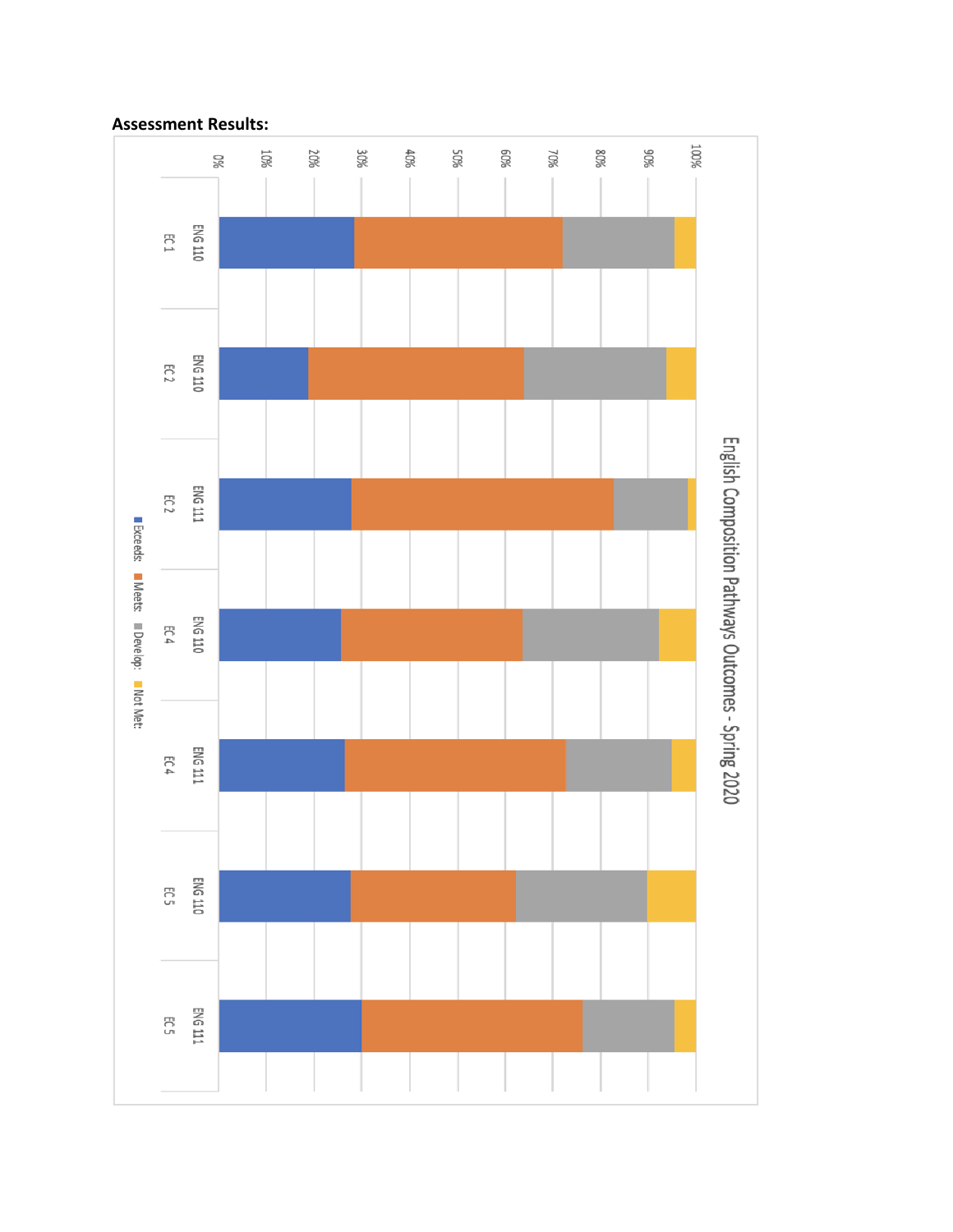#### **Observations and Recommendations from GEPAC:**

- The Literature and Composition course does not have any assessment results in relation to English Composition 1: "Read and listen critically and analytically, including identifying an argument's major assumptions and assertions and evaluating its supporting evidence," a method of assessment needs to be developed to assess this learning outcome and include it in the analysis, so all Pathways outcomes are assessed.
- English Composition 2: "Write clearly and coherently in varied academic formats (such as formal essays, research papers, and reports) using standard English and appropriate technology to critique and improve one's own and others' texts" has the largest percentage increase in achieving the outcome from one course to the subsequent course (ENG 110 --> ENG 111), suggesting that the ability to write clearly and coherently, as well as edit one's own work, are skills that are well developed in the Expository Writing course.
- Beyond this one snapshot of a semester, there is an opportunity to look longitudinally using the data that is available in eLumen that the English department has collected over the semesters to guide other analyses, such as noticing substantial drops in learning that might occur (for instance, in Spring 2020 - likely a pandemic effect.
- For English Composition 4: "Support a thesis with well-reasoned arguments, and communicate persuasively across a variety of contexts, purposes, audiences, and media" and English Composition 5: "Formulate original ideas and relate them to the ideas of others by employing the conventions of ethical attribution and citation," the gains in the percentage of students meeting these outcomes does grow from the Expository Writing course to the Literature and Composition course; however, the gains are not as large as it is for English Composition 2 mentioned above. These two learning outcomes are representative of more advanced aspects of writing, and it might be beneficial to track these same learning outcomes across students' future Writing Intensive courses to see how they perform going forward in writing.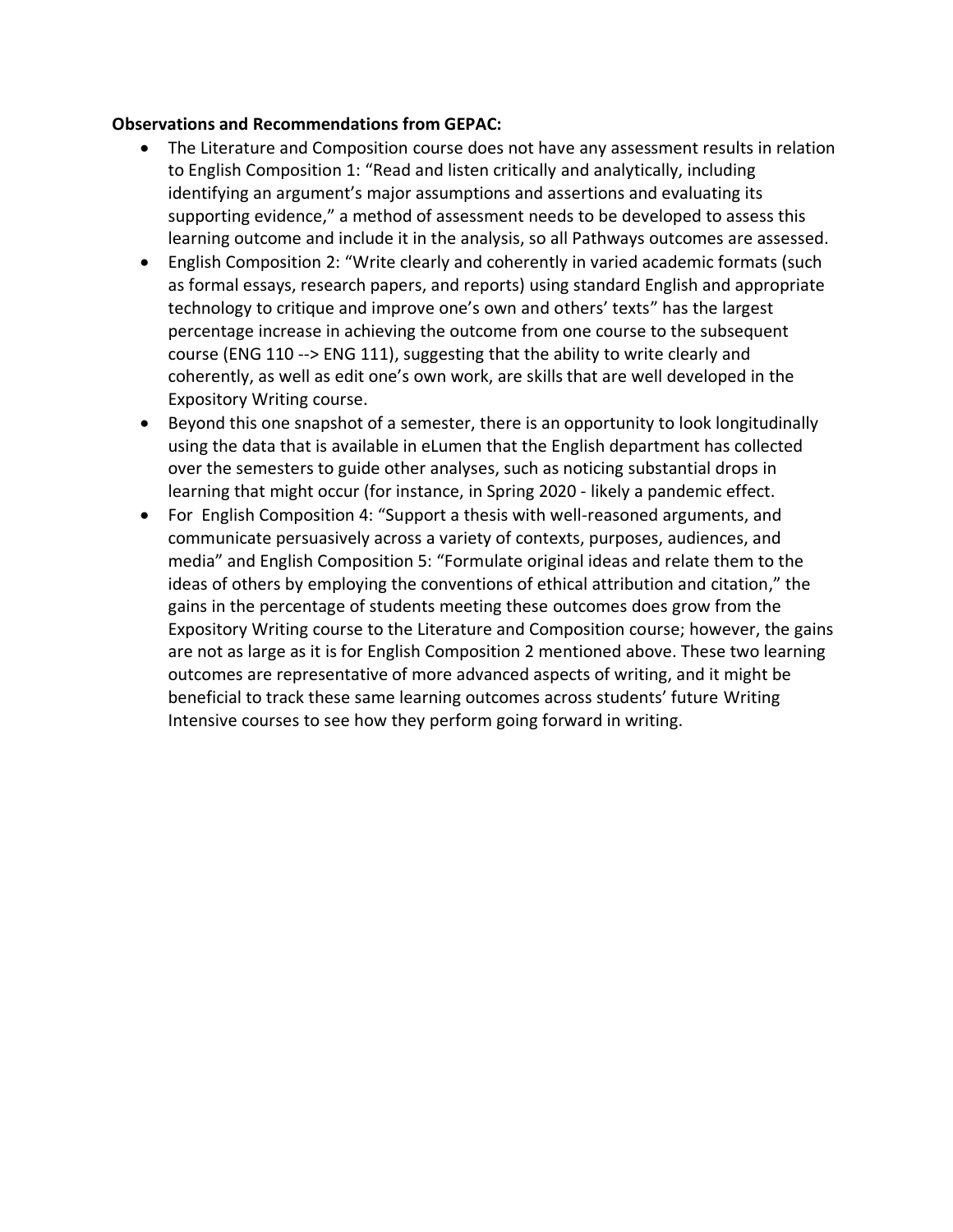# **Mathematical and Quantitative Reasoning Required Common Core**

#### **Pathways Learning Outcomes Assessed:**

- Mathematical and Quantitative Reasoning 1: Interpret and draw appropriate inferences from quantitative representations, such as formulas, graphs, or tables.
- Mathematical and Quantitative Reasoning 2: Use algebraic, numerical, graphical, or statistical methods to draw accurate conclusions and solve mathematical problems.

#### **Courses Assessed:**

• MAT 120: Introduction to Probability and Statistics (~165 students)

#### **Assignments and Rubrics:**

• Departmental final exam consisting of mathematical calculations and open responses scored via normed rubrics for above learning outcomes.

#### **Assessment Results:**